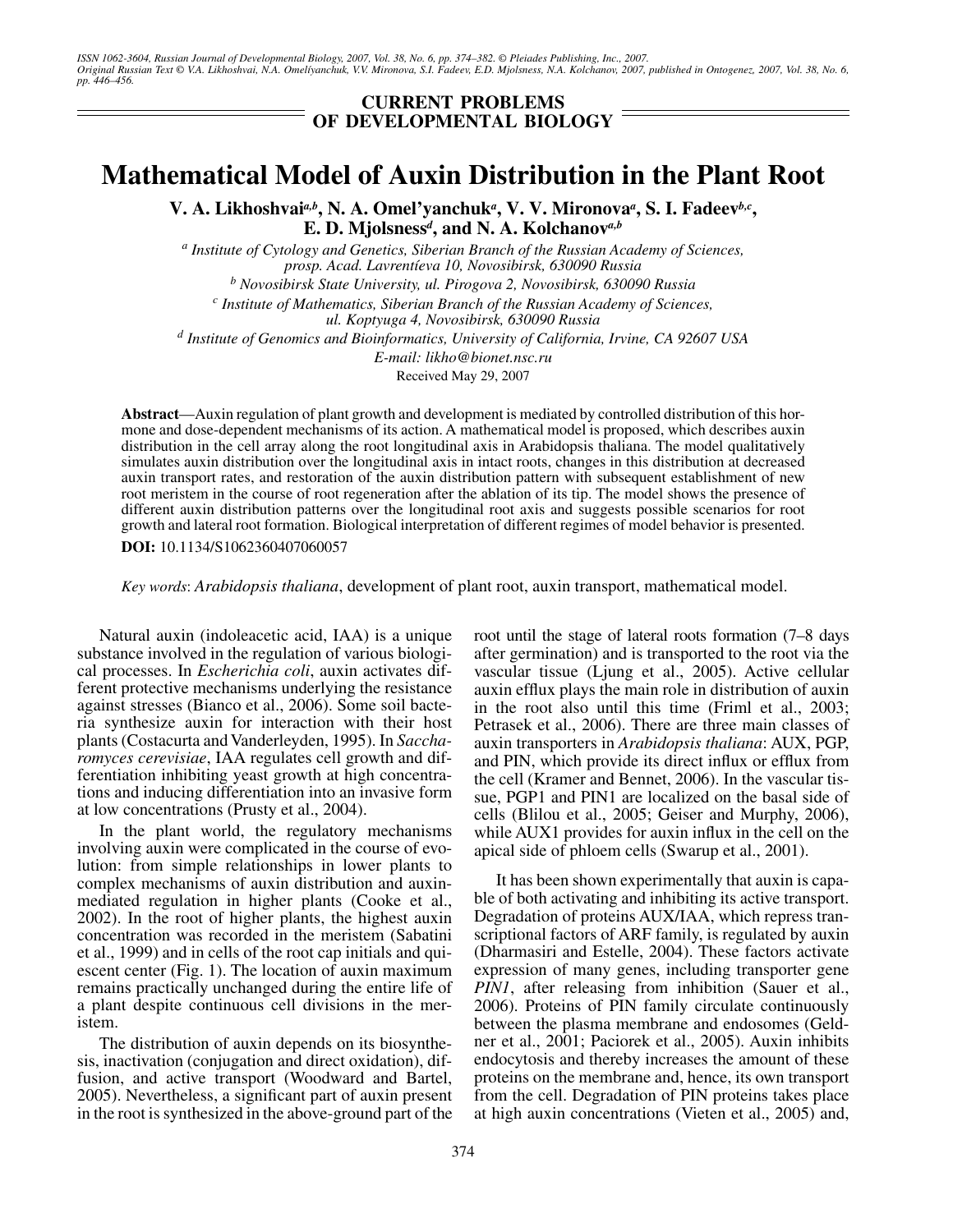

**Fig. 1.** Auxin distribution in the root: (a) in the root tip, (b) along the central axial zone of root cells. (a,I) from Wang et al., 2005, (a, II) calculated according to the model—formula (1).

as a result, the auxin efflux from the cell decreases (Sieberer et al., 2000).

Thus, key components of auxin transport regulation in the root of *A. thaliana* early seedling, their interactions, and roles have been defined.

Here, we present a one-dimensional mathematical model describing qualitative auxin distribution in the cells on the central axis of *A. thaliana* root, and auxin distribution under the conditions of slower active transport (for example, when the root is treated with an inhibitor of the polar auxin transport), and restoration of qualitative auxin distribution and, hence, meristem restoration in the root during its regeneration after root tip ablation.

### MATERIALS AND METHODS

*Processing of experimental data.* Experimental data are presented as photographs of sections of the plant roots, in which the pattern of auxin distribution was determined using transgenic constructs DR5:GUS or DR5:GFP (Sabatini et al., 1999; Wang et al., 2005). We scanned these photographs using ImageJ software (http://www.rsmas.miami.edu/personal/cparis/pv nfor/doc/imagej/using\_ij.pdf) and thereby translated the experimental data into the relative quantitative ones.

*Model description.* The distribution of auxin is considered in a file of *n* cells along the central root axis, where the most distal cell located in the root tip is the first. According to the anatomy data, such file of cells will include successively three cells of the root cap (sloughed cells are not taken into account), cells of initials of the root cap, quiescent center, and vascular tissue, one from each, differentiating cells of the vascular tissue, and differentiating cells of vascular bundles (Dolan et al., 1993; Benfey and Sheres, 2000). A cell of the zone of shoot-root transition or a cell of the vascular tissue may be the last cell in the file. The flow of auxin from cell *n* towards cell 1 is considered. Auxin concentration in each of *n* cells is calculated in the model with an account of the following processes:

(1) Auxin may diffuse passively from cell to cell.

(2) It may be transported by means of facilitator proteins and the rate of active transport depends on auxin concentration: it is high at low concentrations and low at high concentrations (Sieberer et al., 2000; Geldner et al., 2001; Paciorek et al., 2005; Vieten et al., 2005; Sauer et al., 2006).

(3) A special boundary condition is used for the first cell of the model: auxin may be transported from it only into the second cell and only by dissipation.

(4) Auxin dissipation is also considered, which includes the processes leading to its decreased concentration in the cell, such as conjugation, direct oxidation, or horizontal active transport (into the cells not considered in the model).

Auxin biosynthesis in the root, as well as active transport in other direction and cell specialization are not considered in the model. Taking into account the above said, we proposed the following model for calculation of auxin distribution in the root:

$$
\frac{da_n}{dt} = \alpha + P_t a_{n-1} - P_t a_n - K_d a_n - K_0 a_n f(a_n),
$$
  
\n
$$
\frac{da_i}{dt} = P_t (a_{i+1} + a_{i-1}) + K_0 a_{i+1} f(a_{i+1})
$$
  
\n
$$
-2P_t a_i - K_d a_i - K_0 a_i f(a_i), \quad i = n-1, 2,
$$
  
\n
$$
\frac{da_i}{dt} = -P_t a_1 - K_d a_1 + P_t a_2 + K_0 a_2 f(a_2),
$$
\n(1)

where *n* is the number of cells in the model,  $a_i$  is auxin concentration in cell *i*,  $K_d$  is the coefficient of dissipa-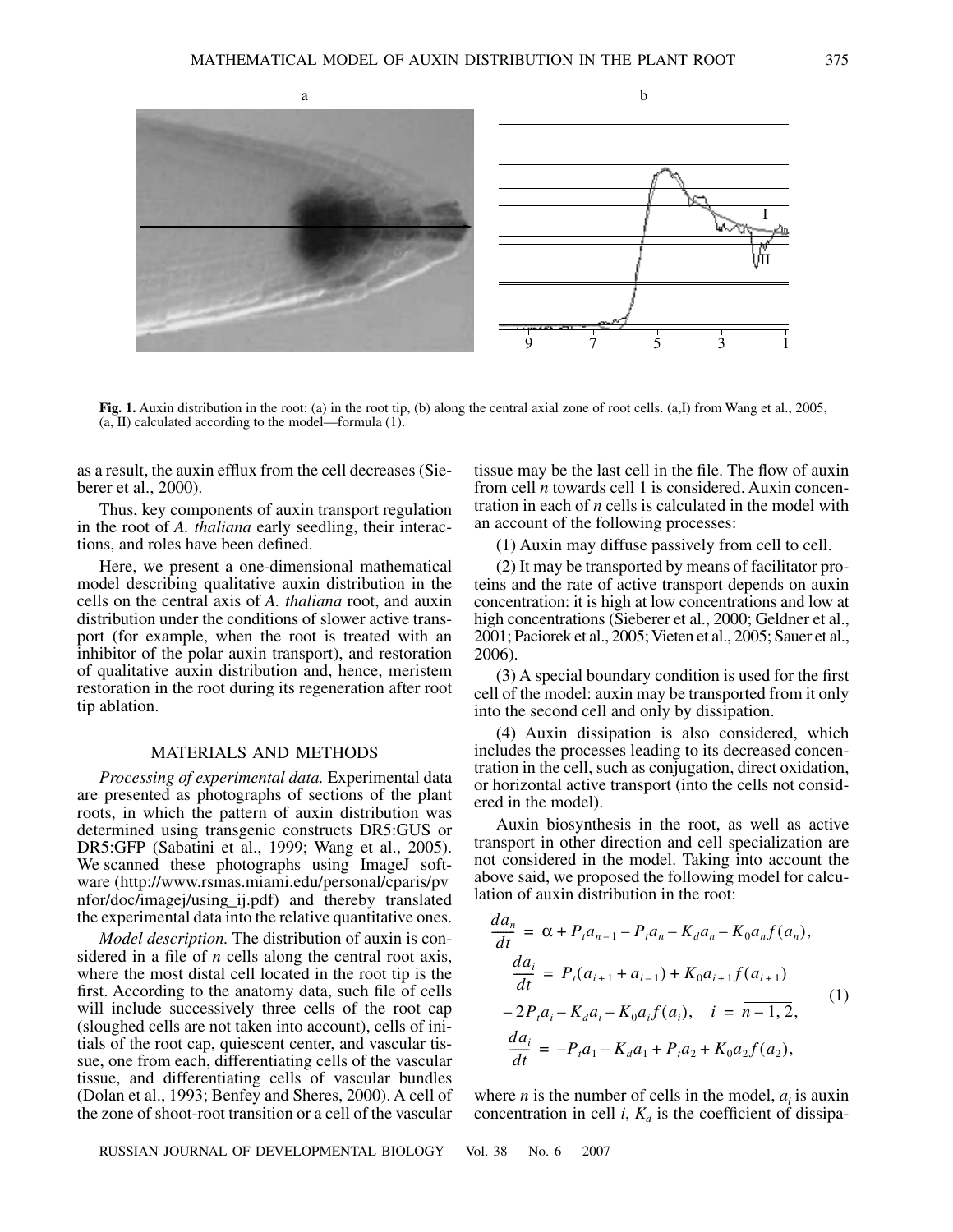tion,  $P_t$  is the coefficient of passive transport (diffusion) identical in both directions;  $K_0 > 0$  has the meaning of the constant of the active transport rate,  $\alpha$  is the constant of the intensity of auxin supply to cell *n*. For description of active transport in formula (1), a generalized Hill function  $f(a_i)$  is used:

$$
f(a_i) = \left(\frac{\left(\frac{a_i}{q_{11}}\right)^{p_1}}{1 + \left(\frac{a_i}{q_{12}}\right)^{p_1}}\right) \times \left(\frac{1}{1 + \left(\frac{a_i}{q_2}\right)^{p_2}}\right),\tag{2}
$$

where  $q_{11}$  is the constant of threshold of auxin-dependent transport activation,  $q_{12}$  is the constant of threshold of saturation of auxin-dependent transport activation,  $q_2$ is the constant of threshold of auxin-dependent transport inhibition.  $p_1$  and  $p_2$  are coefficients of nonlinearity of the mechanisms of activation and inhibition, respectively. The first factor of equation (2) described the mechanism of activation of the auxin transport from the cell and the second described the mechanism of inhibition of the auxin transport by high concentrations. The function behaves qualitatively in the following way: it

is close to zero at low  $a_i$  values, increases to a certain maximum at the intermediate values, and decreases from maximum to zero at the high values.

The method of Gear (1971) was used to calculate the time-related evolution of the mathematical model variables (calculation of Cauchy problem). Multiple stationary solutions were investigated using the method of continuation by parameter (Fadeev et al., 1998).

#### RESULTS

*Qualitative correspondence of model solutions to experimental data.* The auxin distribution in the root is characterized by the presence of sharp concentration gradient and its decrease from a maximum point (4th−5th cell) to the root tip (Fig. 1).

Stationary distribution of auxin in the root tip calculated from the model at  $n = 52$  and set parameters corresponds qualitatively to the experimental data (Fig. 1b). We will use below references to the following model parameters, at which this qualitative adequate auxin distribution is reached.

| Parameters | $\alpha$ |      | $K_d$  | $K_0$ | $q_{11}$ | $q_{12}$ | q <sub>2</sub> |    | $p_2$ |
|------------|----------|------|--------|-------|----------|----------|----------------|----|-------|
| Dimension  | cu/tu    | 1/tu | l/tu   | 1/tu  | cu       | cu       | cu             | dl | dl    |
| Value*     |          | 0.08 | 0.0045 | 0.25  |          | 100      |                | -  | 10    |
|            |          |      |        |       |          |          |                |    |       |

\* Given in conditional units: cu, concentration; tu, time; dl, dimensionless value.

*Multiple stationary distributions of the model.* The model has a significant number of different steady state distributions of auxin concentration at the set parameters and seven of them are presented in Fig. 2. All stationary auxin distributions in the root tip correspond qualitatively to the experimental data (Fig. 1b). Let us introduce a classification of distribution types for simplification. We will designate distribution as a vector  $(i, j, k)$ . Components i and k designate the presence  $(1)$ or absence (0) of a maximum in the root beginning (i) or end (k), j corresponds to the number of internal auxin maxima and assumes integral values from 0 to *n*. We found four types of distributions. The first distribution type (0, 0, 1) has only one terminal peak and low auxin concentration at the base and middle part of the root. This type of distributions is realized if the root length is set as sufficiently big (*n* > 37) and the cell concentration of auxin as low. The second distribution type  $(1, 0, 1)$ has a similar maximum auxin concentration at the root tip, but is also characterized by an additional maximum as a descending gradient from the shoot-root junction towards the root end. The distribution is realized from zero initial data, if the root length is sufficiently small. If *n* is sufficiently high ( $n \geq 37$  at the set parameters), the initial data for reaching distribution (1, 0, 1) should also correspond qualitatively to distribution (1, 0, 1). The third and fourth distribution types are  $(0, j, 1)$  and (1, j, 1). They have one or more peaks of auxin distribution in the root middle.

*Analysis of dependence of the position of maximum auxin concentration in the root tip from root length.* The quiescent center has the same position with reference to the root end in the course of growth (Jiang and Feldman, 2005). In our model, the last cell before the maximum in the root tip corresponds to this position at the set parameters. We carried out a spot check of dependence of the position of auxin maximum in the root tip on root length *n*. Figure 3 presents final stationary distributions of auxin concentration in 15 terminal root cells obtained for *n* = 15, 27, 37, 52, 82, and 102. It can be seen that the maximum position in the root tip depends on the root length at  $n \geq 37$  and is stable at  $n \leq 27$ . This is explained by the formation of distribution (1, 0, 1) short root lengths, which is more stable to *n*. On the contrary, distribution (0, 0, 1) is formed from zero initial data in long roots. This distribution depends on the root length. However, we found that the distribution obtained from zero Cauchy problem belongs to a family of distributions  $(0, 0, 1)$  and there are distributions among the members of this family, in which the 5th cell has the maximum auxin concentration. Since the concentrations are subject to fluctuations, it can be proposed that during the root growth, a family of distributions (0, 0, 1) is realised. The family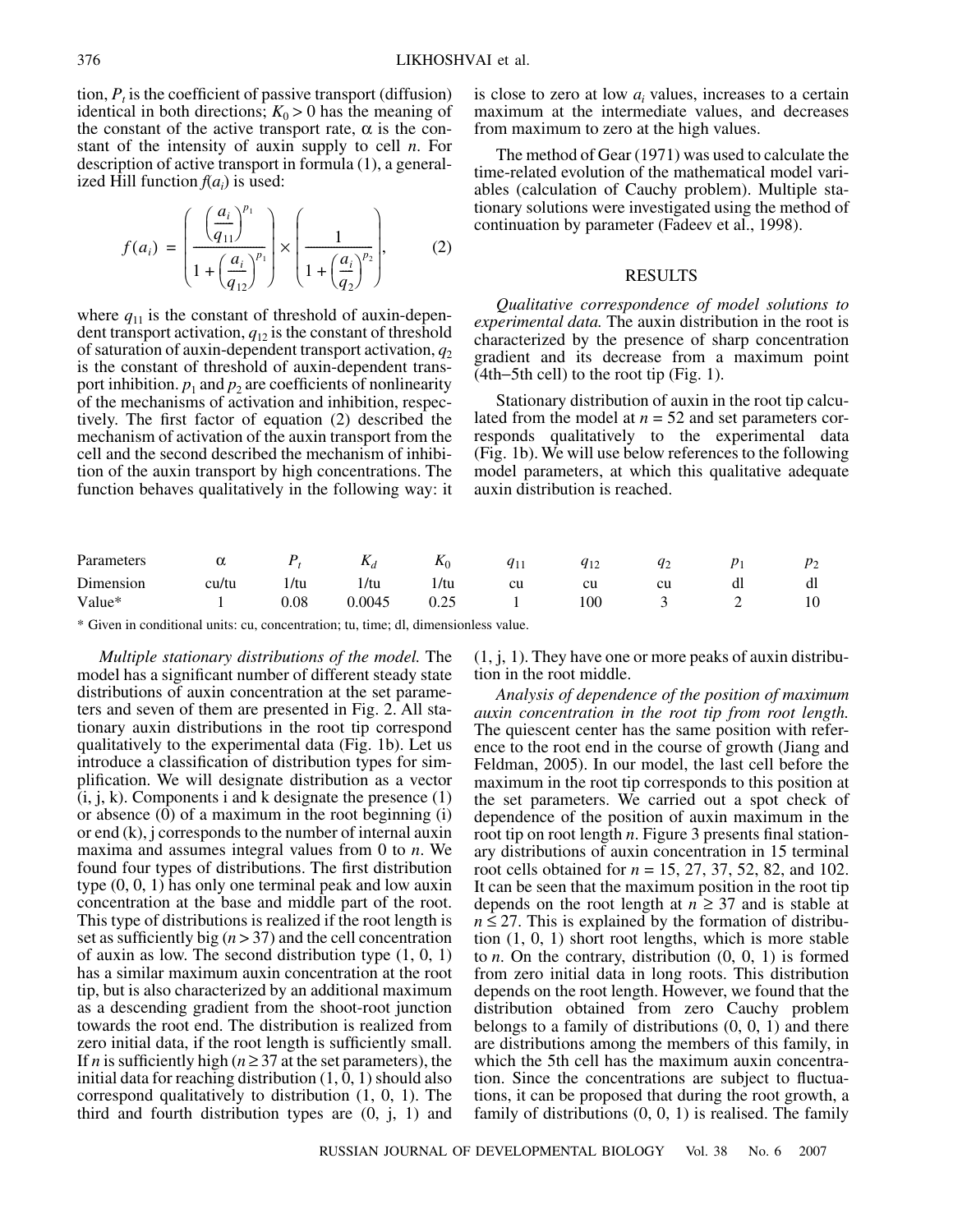

**Fig. 2.** Examples (*1–7*) of stable distribution of auxin concentrations along the central root axis from the model solutions. I, results of calculation of Cauchy problem with zero initial data; II, the same with initial data  $a_{52} = 35$ ,  $a_{51} = 25$ ,  $a_{50} = 16$ ,  $a_{49} = 8$ ,  $a_{48} - a_6 = 1$ ,  $a_5 = 13$ ,  $a_4 = 12$ ,  $a_3 = 11$ ,  $a_2 =$ 10,  $a_1$  = 9. Calculations were carried out for the root length over the central axis,  $n = 53$ .

Here and in Figs. 3, 4, and 6–8: abscissa: ordinal number of the cell (no. 1 corresponds to the terminal cell of the root); ordinate: auxin concentration in the cell, cond. unit.



**Fig. 3.** Stationary auxin distribution obtained with the help of model and set parameters as a result of calculation of a Cauchy problem with zero initial data and  $n = 102$  (1), 82 (2), 52 (3), 37 (4), 27 (5), and 15 (6).



**Fig. 4.** Stationary auxin distribution obtained by the model with set parameters as a result of calculation of a Cauchy problem with the following initial data:  $a_1 = 8$ ,  $a_2 = 9$ ,  $a_3 =$ 10,  $a_4 = 11$ ,  $a_5 = 12$ ,  $a_6 - a_{n-4} = 1$ ,  $a_{n-3} = 8$ ,  $a_{n-2} = 15$ ,  $a_{n-1} =$ 25,  $a_n = 35$ ;  $n = 52$  (1),  $37$  (2),  $27$  (3), and  $15$  (4).

might be more stable to the root length than a single distribution.

Unlike distribution (0, 0, 1), distribution (1, 0, 1) proved to be more stable to changes in the root length in a computational experiment at the set parameters: the terminal maximum fell to the 5th cell irrespective of the root length (Fig. 4). The data obtained suggest that the model reproduces the phenomenon of dynamic equilibrium of auxin distribution in the tip of a growing root, which does not depend on the type of stationary distribution, but different distributions demonstrate different stability of the position of a concentration maximum. The peak position is most stable in distributions (1, 0, 1) and  $(1, j, 1)$  and less stable in distribution  $(0, 0, 1)$ . All these characterized families of distributions have at least one solution best corresponding to the experimental data.

*Dependence of stationary distributions from fluctuations of auxin concentrations in the cells.* We performed a computational analysis of stability of different distribution types with reference to fluctuations of auxin concentration in the cells at  $n = 52$  and set parameters based on the following type experiment. We changed auxin concentration in a stationary distribution of a certain type in a certain cell or group of cells and then solved the Cauchy problem taking the obtained perturbed distribution of auxin concentration as the initial data. As a result, a new distribution was formed. In one calculation, we fixed the type of initial distribution, character of fluctuation (ordinal number of cell, where fluctuation takes place, and value of fluctuation expressed as a defined auxin concentration), and type of terminal distribution.

**Perturbation of distribution (0, 0, 1)***.* After imposed increased auxin concentration in an indexed cell, pattern  $(0, 0, 1)$  is not changed if this concentration is below  $\sim$  4 cu and evolves into patterns  $(1, 0, 1)$  or (0, 1, 1) at concentrations above this level. So, auxin concentration of  $\sim$  4 cu is a transition threshold of  $(0, 0, 1)$ for  $(1, 0, 1)$  or  $(0, 1, 1)$ . At concentrations below the threshold one, the initial distribution is not changed, while at concentrations above the threshold one, a new type of stationary distribution is formed. A single fluctuation with a rather small change of concentration induces the formation of a one-cell-wide peak. The increase of fluctuation value over 10-fold threshold value leads to the peak smearing (widening over several cells and shortening).

If a fluctuation is imposed in the indexed cell closest to the stem (no. 52 at  $a_i > 4$  cu and no. 51 at  $a_i > 454$  cu) or inner root cells (no. 51–8), distributions (1, 0, 1) or (0, j, 1), respectively, are formed. Additional auxin maxima in the final stationary distributions (0, 1, 1 and  $(1, 0, 1)$  are positioned in the same cells, where initial fluctuations took place, but auxin concentration in these maxima changed up to 11–17 cu, irrespective of the initial fluctuation value.

**Formation of distribution (0, 0, 1).** Transition from distributions  $(1, 0, 1)$  or  $(0, j, 1)$  to  $(0, 0, 1)$  is realized at a decrease of auxin concentration in maximum points below the threshold value  $(< 4 \text{ cu})$ . If we take into account that auxin concentration in these maxima equals to 11–17 cu, this transition is less probable that the inverse one, since it requires a stronger fluctuation.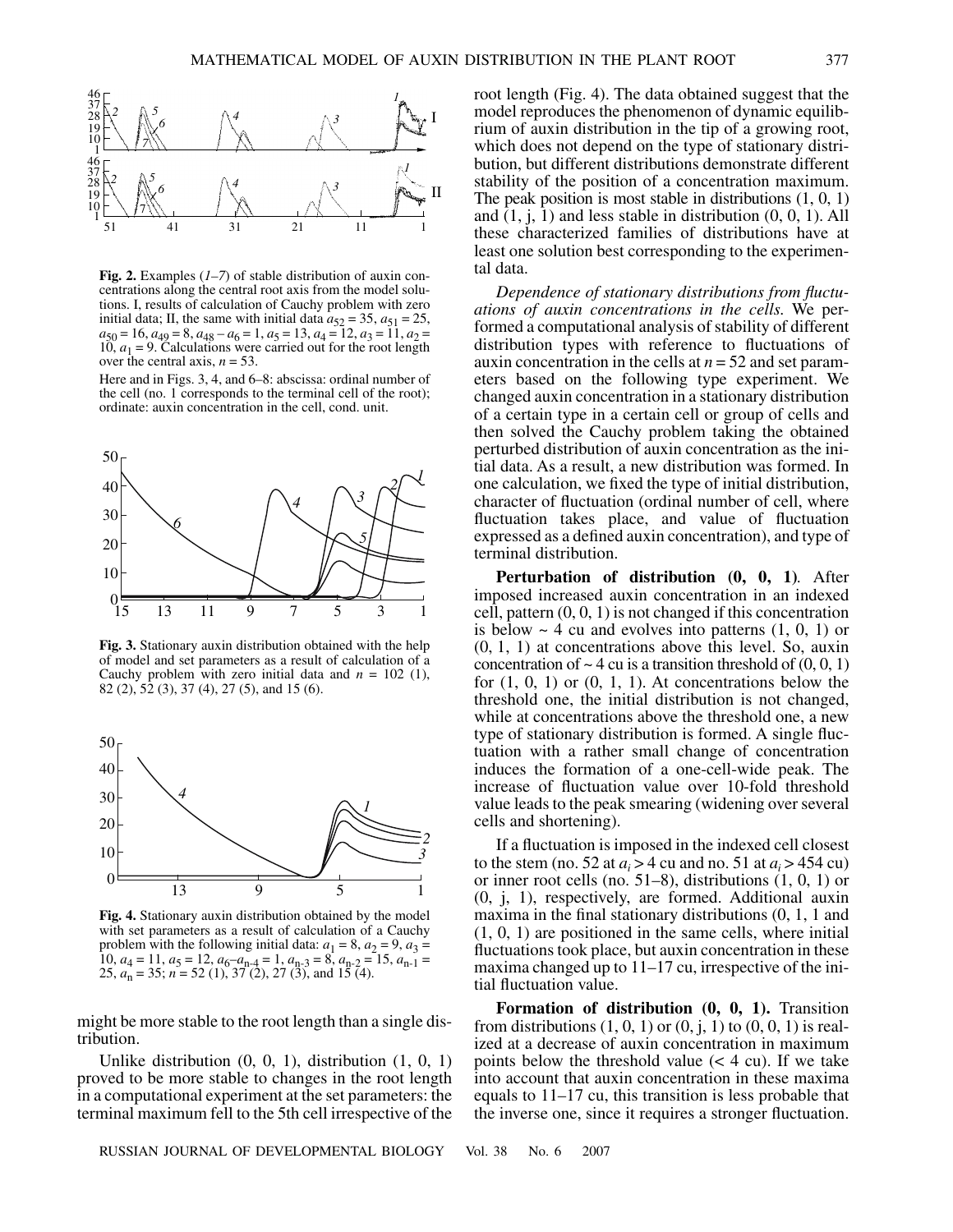This transition may be facilitated in vivo by redistribution of auxin to the lateral cells, which are not considered in the model.

**Formation of distribution (1, j, 1).** Transition from distribution  $(0, j, 1)$  to  $(1, j, 1)$  is realized similarly that from  $(0, 0, 1)$  to  $(1, 0, 1)$ ; note that transition from  $(1, 0, 1)$ requires stronger fluctuations  $(a_i > 25 \text{ cu})$ . Therefore, the probability of such transition will be lower than from  $(1, 0, 1)$  to  $(0, 0, 1)$ . By analogy, transition from  $(1, j, 1)$  to  $(0, 0, 1)$  is preferentially realized via  $(1, 0, 1)$ , since the value of fluctuation for such transition will be minimal. In addition to the above said, direct and inverse transitions from  $(0, j, 1)$  to  $(1, 0, 1)$  without intermediate transitions to  $(0, 0, 1)$  or  $(1, j, 1)$  are impossible in computational experiments. The summary data on probabilities of transitions between different distribution types obtained in computational experiments allows us to plot a scheme for rotation of auxin distribution patterns in the root (Fig. 5).

*Formation of internal peaks in distribution (0, j, 1).* We expected that internal maxima in distribution  $(0, j, 1)$ might provide positional readouts for lateral root formation. To estimate the influence of auxin fluctuations on the number of internal maxima and other features of this auxin pattern, we imposed fluctuations one by one in different positions along the root main axis. It turned out that the number of peaks in stationary distribution was limited and depended on the value of fluctuations. If the formation of one peak in the entire region of cells no. 51–8 is equiprobable at weak fluctuations, the formation of next peaks requires a stronger fluctuation applied at a certain distance from the first peak. Otherwise, if fluctuation takes place between the shoot-root junction and internal maximum in distribution (0, 1, 1), the initial maximum will disappear and a new maximum will appear in the point of fluctuation and if fluctuation will appear between internal maximum and root tip, this will not change the initial distribution. The maximum number of peaks observed in this simulation equaled six at  $n = 52$  and 14 cu fluctuations, and the distance between the positions of fluctuations of no less than seven cells. The auxin concentration in cells within regions of its maximum was higher in cells located closer to the root tip, thus corresponding to the experimental data about the appearance of lateral roots in the basal root part. The model shows also that the formation of internal auxin maxima in the root is determined to a great extent by the total auxin distribution, rather by the local auxin concentration in the cell.

*Influence of fluctuations on auxin distribution estimated at other sets of parameters.* Varying individual parameters led in most cases to the same solutions. Adequate sets of parameter values enabling the desirable model behavior were parameter sets, for which the model solutions reproduce the experimental data. However, it was not the case for varying parameter  $p_2$ , which determines the degree of nonlinearity of the active transport repression. At  $p_2 = 5$ , the model exhibits buff-



**Fig. 5.** Succession of type of auxin distributions in the model. Solid line—more probable transition, dotted line less probable transition.

ering against local changes of the root concentration of auxin. For example, the increase of auxin level in tens of times in cells 11 to 52, did not induce visible changes in stationary auxin distribution. Only the fluctuations that exceed 60 cu led to an insignificant shift of terminal auxin maximum towards the shoot by no more than 12 cells irrespective of the increased fluctuation value. Thus, no distributions  $(1, 0, 1)$  and  $(0, i, 1)$  were observed in model (1) at  $p_2 = 5$ , while distribution (0, 0, 1) was predominant.

*Dependence of the model from variation of parameters.* The set of parameters fitting to the experimental data is not unique. Varying parameters within sufficiently wide limits also provides solutions qualitatively corresponding to the curves of auxin distribution in the root in vivo. Since the available experimental data do not allow a more precise estimation of the model parameters, we evaluated of the model's sensitivity to variation in individual parameters. This was important also because the biologically realistic range for parameters can be wide enough due to probable conservation of the studied process among plant species.

**Influence of auxin flow from the shoot to the root (a) on auxin distribution.** The intensity of auxin flow from the shoot to the root is a parameter of our model, which can undergo significant changes in time, and hence, its influence on stationary auxin distribution was studied in computational experiments with the model. Calculations were carried for  $\alpha = 1$ –1.6 with a step of 0.1 and the calculation for the next ascending parameter  $\alpha$  was based on the Cauchy problem solutions, in which the stationary distribution from the preceding calculation was taken as an initial value. The zero initial data were taken for the first calculation. Such series of stationary distribution gives an idea about the dynamics of auxin distribution in the root as its flow from the shoot to the root increases (Fig. 6).

It can be seen from calculations that the increase in the rate of auxin flow from 1 to 1.4 does not increase the type of distribution  $(0, 0, 1)$  to another, but the position of a maximum is shifted inside the root, but no farther than 6th cell from the root tip, while the increase in the flow intensity from 1.4 to 1.5 leads to the appearance of an internal peak in the 15th cell. The terminal peak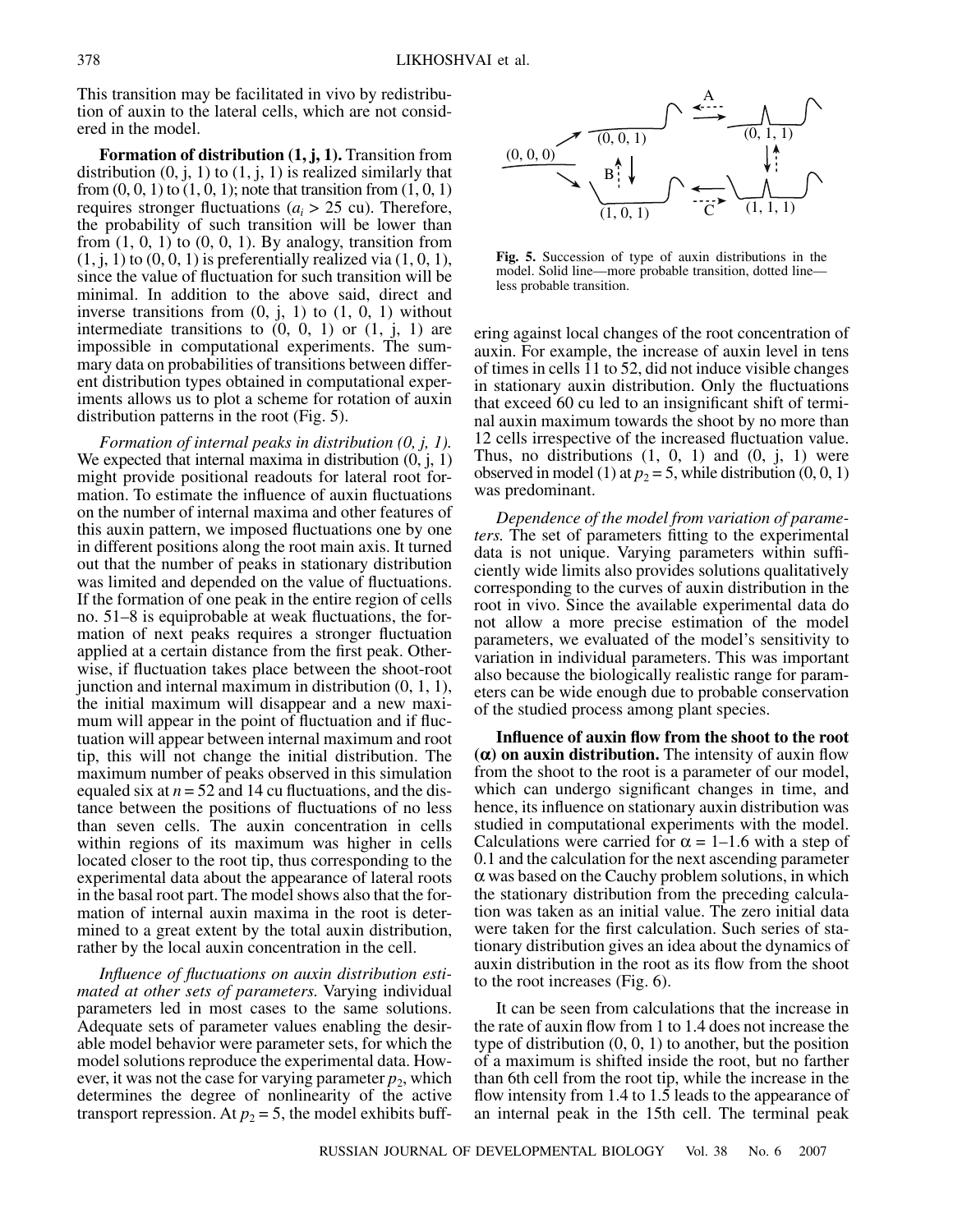

**Fig. 6.** Stationary auxin distributions realized in the model at set parameters and different  $\alpha$  values. Distributions are obtained as a result of calculation of the Cauchy problem with zero initial data (1) and with stationary distributions from the preceding calculations (2–8).

 $\alpha$  = 1 (1), 1.1 (2), 1.2 (3), 1.3(4), 1.35 (5), 1.4 (6), 1.5 (7), and 1.6 (8).



**Fig. 7.** Changes of auxin distribution after decrease of parameter  $k_0$  equal to: *1*, 0.25; 2, 0.2; 3, 0.15, 4, 0.13, and 5,  $0.1.$ 



**Fig. 8.** Unstable fluctuations of auxin concentrations at  $k_0 =$ 0.08. Distributions *1–3* have been obtained with a difference of 1000 tu.

returns to the 5th cell (Fig. 6; *6* and *7*) and the next level of intensity  $\alpha = 1.6$  already forms distribution  $(1, 0, 1)$ .

*Influence of coefficients of the rate of active transport on auxin distribution in the root.* The active auxin

transport is written in the model as a generalized Hill function and its value is determined by several parameters. They include, above all, the constant of active transport rate  $k_0$ , which determines linear changes in the active transport rate, and constant of the threshold of auxin-dependent transport inhibition  $q_2$ .

At the above set of parameters, zero initial data, and  $n = 52$ , a decrease of parameter  $k_0$  from 0.25 to 0.10 cu does not change the position of auxin maximum in the root tip, but decreases the maximum level. Distribution  $(0, 0, 1)$  is observed in the area of  $k_0$  values from 0.25 to 0.2. At  $k_0 = 0.2$ , an additional internal auxin maximum appeared, as a result of which distribution  $(0, 1, 1)$  is formed instead of  $(0, 0, 1)$ . Distribution  $(0, 0, 1)$  is preserved until  $k_0 = 0.15$ , where distribution  $(0, 0, 1)$  is again restored. At  $k_0 = 0.10$ , distribution  $(1, 0, 1)$  is formed (Fig. 7), which is rather rapidly, already at  $k_0 \leq 0.08$  is substituted for a qualitatively new type of stationary distribution as undamped oscillations. Fluctuations with significant amplitudes are observed in a sufficiently narrow zone of cells (3rd to 10th) in the root tip, while fluctuations of concentrations in other cells are so weak that look as stable distributions with several maxim in the root middle (10th to 20th cell) (Fig. 8).

A somewhat different pattern of changes was observed at a decreased  $k_0$ , if distributions  $(0, 0, 1)$  or (1, 0, 1) were used as initial data. Such conditions allow simulation of auxin distribution in the root before lateral root initiation: intermediate distribution (0, 1, 1) is not formed, while a maximum in the root tip is localized precisely in the 7th cell.

Note that at  $p_2 = 5$  or  $k_d = 0.45$  (all other parameters were hold fixed), the smearing of the terminal maximum of auxin concentration was observed: it was shifted towards the shoot and decreased auxin level. Thus, at such parameters, the results of computational experiment reproduce the experimental data on inhibition of active transport by 1-N-napthyphthalamic acid: a two-fold decrease of active transport leads erosion of the maximum auxin concentration (Sabatini et al., 1999; Wang et al., 2005).

Analysis of auxin distribution at a lower  $q_2$  value has shown a picture similar to that in the case of  $k_0$  changes. Thee was also successive formation of distributions  $(0, 0, 1), (0, 1, 1), (0, 0, 1),$  and  $(1, 0, 1)$  from the initial zero data. However, distribution (1, 0, 1) was observed within rather wide limits of the parameter variation  $(1.35 q<sub>2</sub> < 2.75)$ , thus suggesting that this distribution is preferential at a low threshold of auxin transport inhibition. At  $q_2$  < 1.35, undamped chaotic fluctuations with small amplitude occurred in cells nos. 3–12. Similarity of the system behavior from parameters  $k_0$  and  $q_2$  with the experimental data becomes understandable from formula (2): the rate of active auxin transport was decreased in both computational experiments, which ensured qualitatively identical results.

*Influence of the degree of nonlinearity of the mechanism underlying active transport on the model behav-*

RUSSIAN JOURNAL OF DEVELOPMENTAL BIOLOGY Vol. 38 No. 6 2007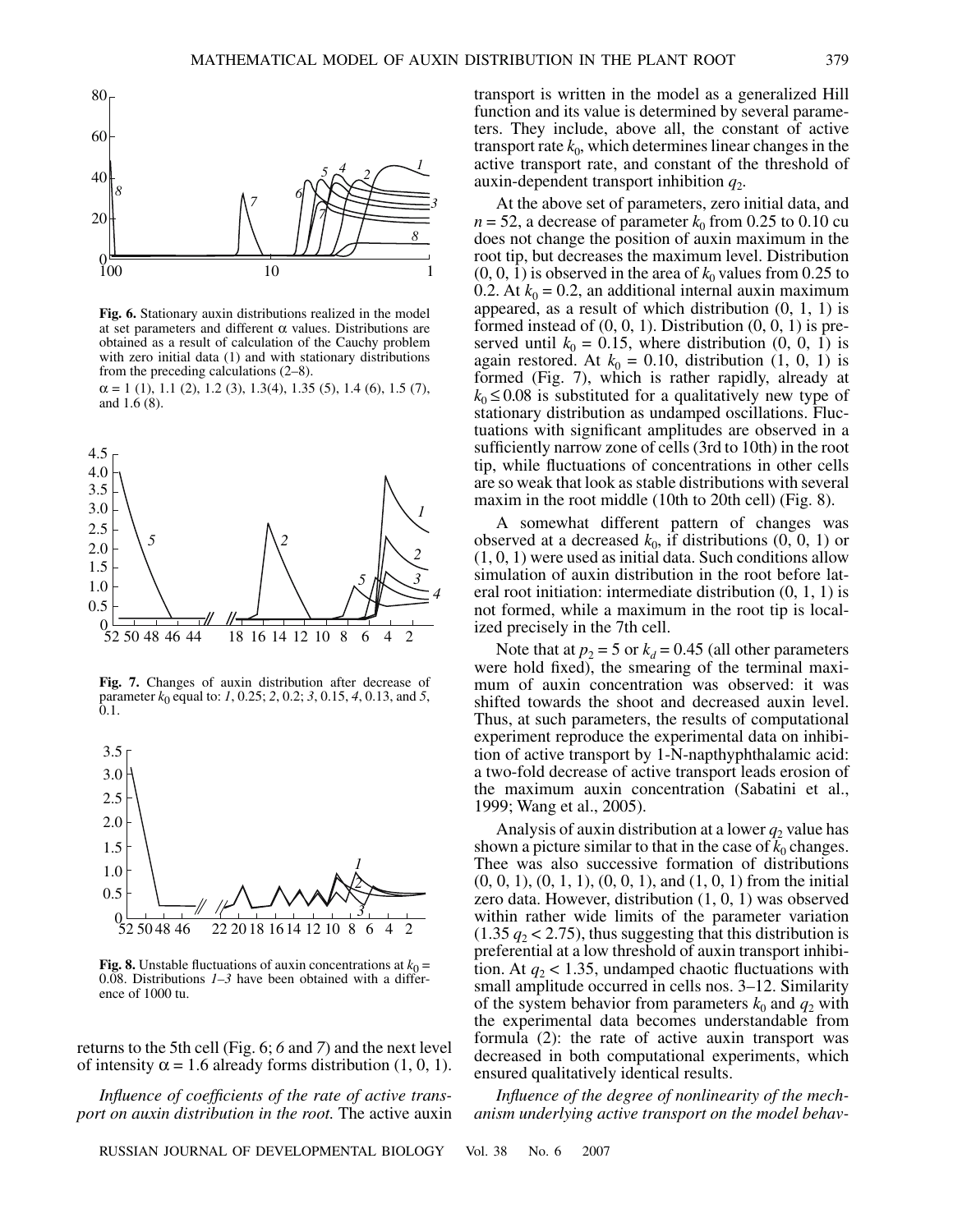*ior.* In addition to the coefficients that determined the active transport rate, the parameters of nonlinearity of the mechanism underlying activation/repression of auxin transport from formula (2)  $o_1 = 2$  and  $p_2 = 10$  are no less important. The value of  $p_1$  is fixed on the basis of biological data suggesting that activation is realized by way of increased efficiency of transcription. It has been shown that transcriptional factors of the family ARF ensuring the primary response to auxin form dimers at the conservative binding site AuxRE, widely represented in the *A. thaliana* genome (Ulmasov et al., 1999). Transcription of proteins of the family PIN is realized via this regulatory mechanism (Sauer et al., 2006). There are no available data for parameter  $o_2$ : repression is realized via proteasome-dependent degradation of transporter proteins of the PIN family with many intermediate stages and involved substances. If is obvious that down regulation of active transport might be very effective when auxin concentration reaches the inhibition threshold, so we specified high  $p_2$  value. The influence of the degree of nonlinearity of the mechanism underlying active transport on auxin distribution was studied in more detail.

Simulation shows that when  $p_1$  decreases from 2 to 1, self-triggering of actin fluctuations in the cells takes place, which at  $p_1 = 1$  (corresponds to monomeric transcriptional factors) and other parameters holding is preserved even at very high  $p_1$  values ( $>$  50). Auxin distributions are adequate to the experimental data at  $p_1 = 2$ or 3. An increase in the degree of nonlinearity up to  $p_1 = 4$  leads to a stationary auxin distribution with a maximum in the 3rd cell and at  $p_1 \geq 5$  in the last cell. Simultaneous increase of  $p_2$  slightly affects the type of distribution at the set parameters. A qualitative adequate auxin distribution at altered  $p_1$  may be obtained if parameter *q*11 undergoes simultaneous changes. For example, a good correspondence with the experimental data was obtained at  $(p_1 = 1, q_{11} = 0.1)$  or  $(p_1 = 5, q_{11} = 1)$ 1.5) and holding other parameters fixed. We considered also the influence of parameter  $p_2$  on the behavior of our model.

It is evident that an increase of this parameter enhances autoinhibition of active transport when a threshold value of auxin concentration is reached. The results of calculations (data not published) suggest that the model behavior undergoes slight change at successive values  $p_2 = 10$ , 20, and 50. Thus, nonlinearity is actually a factor of the model adequate behavior (formula (1)). Determination of the lower boundary of parameter  $p_2$ , when the correspondence of the model (formula (1) to the experimental data is still possible, is of real interest. A deeper biological interpretation of the processes underlying the mechanism of autoinhibition and described in the model by generalized Hill function will bring further decrease in the degree of nonlinearity.

## DISCUSSION

Here we suggest, using computer simulations that polar active auxin transport, as well as the terminal cell presence suffice to confer experimentally observed auxin distribution in the root to be formed. The following model components are responsible for this target model:

(1) Autoactivation of auxin transport from an indexed cell towards the root tip by low auxin doses;

(2) autoinhibition of the own active transport by high auxin doses;

(3) presence of acropetal auxin flow from the shoot to the root, and

(4) presence of a boundary condition—last root cell, from which auxin may move only to the preceding cell by diffusion, as well as dissipate.

Desired auxin distributions along the central root axis are formed as a result of interaction of the above factors at certain ratios of parameters. Parameters specify the rates of passive and active transport, as well as those of degradation and intensity of auxin flow from the shoot to the root. There is no need to use other mechanisms or take into account cell specialization to obtain qualitative coincidence of the model calculation to the experimental data (Fig. 1).

It follows from the model that active polar transport system has a rather narrow range of activity at low auxin concentrations. Such transport system is realized in the root vascular tissue, in which auxin is actively transported from the shoot to the root tip cells (acropetal transport). As a result, auxin is accumulated in the root tip cells and its concentration increases and, therefore, the system of polar active transport is switched off and passive auxin efflux from the cells in the inverse direction (from the root tip towards its base) takes place. The final position of auxin maximum in the model is determined by the balance of oppositely directed flows between the zones of active and passive transport. Let us remember that our model considers only PIN1-regulated auxin transport, which makes the greatest contribution to the acropetal auxin transfer from the shoot to the root in the early seedling (Friml et al., 2003; Ljung et al., 2005). PIN1 is expressed in the root vascular tissue and its weak expression is sometimes observed in the quiescent center (Blilou et al., 2005; Geisler and Murphy, 2006). The domain of PIN1 expression in the root and asymmetrical localization of this protein in the cell agree with the model settings and outputs.

This model reproduces some essential specific features of the auxin-dependent root development. A maximum of auxin concentration in the root tip may be formed in the model from any initial distribution and, hence, simulates the experiments on meristem regeneration and, therewith, restoration of the maximum of auxin concentration after the root ablation (Xu et al., 2006). After the mechanical damage of the root mer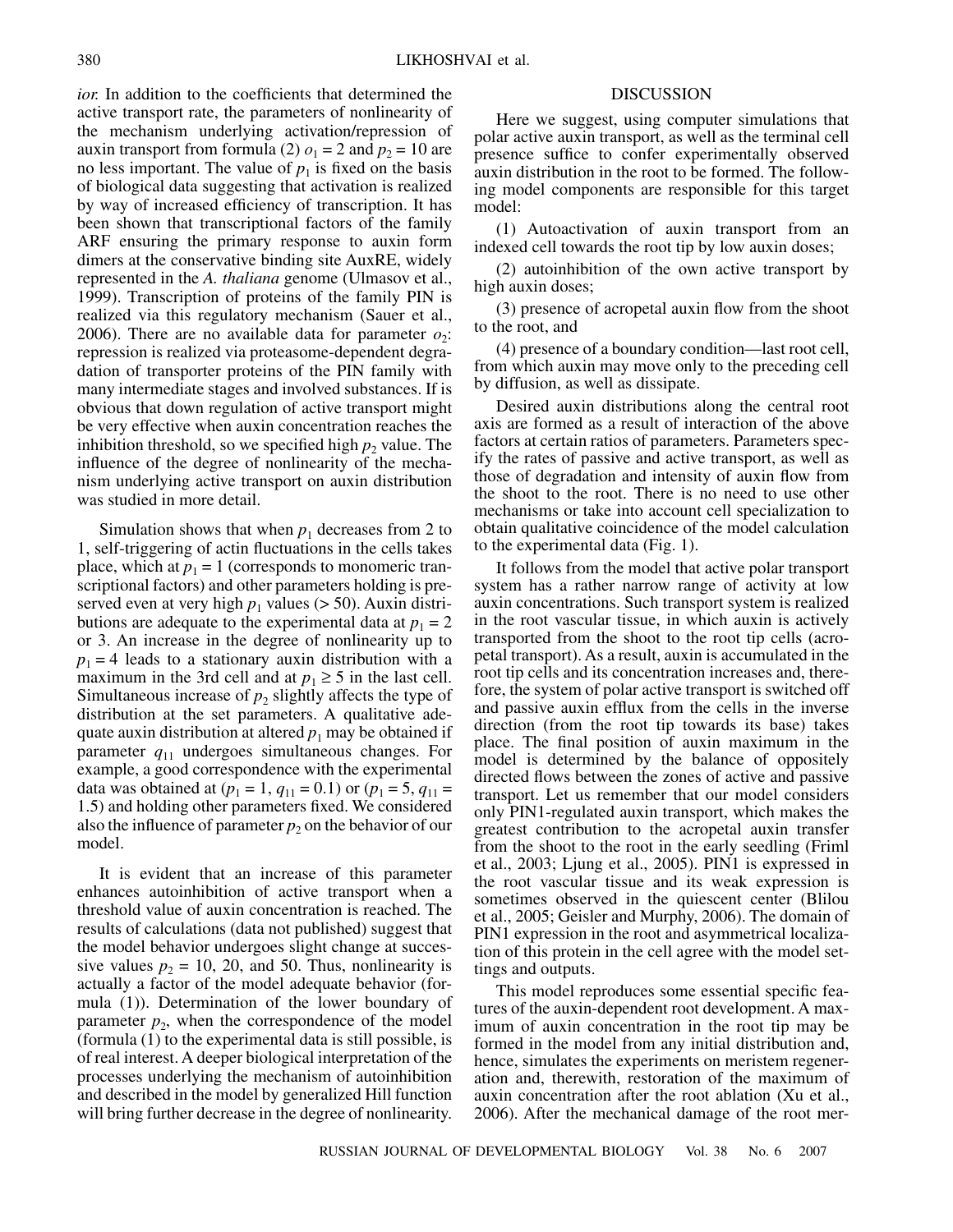istem, auxin is still supplied to the distal root cells, where its concentration increases until the beginning of active transport inhibition, as experimentally confirmed by the absence of PIN1 expression in the root tip (Xu et al., 2006). The auxin distribution with a maximum in a layer separated by several cells from the root tip is a result of these processes. This mechanism may serve as a basis for the quiescent center regeneration and its positioning in the root meristem.

The experimentally observed smearing of the zone of high auxin concentrations in the case of suppression of the active transport rate is also inherent in our model. This effect was observed in the experiments on treatment of the *A. thaliana* roots with 1-N-naphthyphthalamic acid, an inhibitor of polar active auxin transport (Sabatini et al., 1999; Wang et al., 2005). This property is realized in the model at certain sets of parameters, for example, if the degree of nonlinearity of the active transport inhibition is low  $(p_2 = 5)$  or the rate of diffusion is sufficiently high.

Several mechanisms for the formation of lateral roots can also be proposed on the basis of analysis of the model. These mechanisms are based on additional maxima of auxin concentration along the root observed in the model solutions. While redistributing, auxin can enter and accumulate in the pericycle cells, where the initiation of lateral shoots was experimentally shown (Casimiro et al., 2003). The results of experiments (De Smet et al., 2007), in which a local increase of auxin concentration in the protophloem cells at the sites of prospective appearance of lateral root primordia, can serve as an evidence of the influence of auxin from the conducting tissues on the formation of lateral roots. In the model, such effect was observed in the following experiments.

(1) Fluctuations of the initial auxin concentrations in the cells. This mechanism is probable in the case when the above-ground part of a plant develops at a higher rate than the root system. The auxin concentration in some root cells, close to the above-ground part, may exceed the threshold value. Active transport is switched off and, while the root continues to grow, the maximum auxin concentration is maintained in these cells. While redistributing, auxin may be transported from these cells to the pericycle cells and lead to the lateral root appearance.

(2) Undamped fluctuations of auxin concentrations in the root cells at current moments of time. In the case of certain sets of parameters, for example, a low coefficient of active transport, such undamped fluctuations are observed in the model. It can be proposed that this mechanism underlies the formation of lateral roots in some plant species. In this case, the development of lateral roots takes place intensely and irregularly as a result of nonstationary processes of auxin redistribution.

Analysis of the model suggests that different types of distribution of the auxin concentration in the cells

may be realized in different ways and at different stages of root growth. It can also be proposed that local maxima of auxin concentrations with different localization are responsible for different events: in the root region close to shoot the govern its thickening and, possibly, the growth of lateral roots at the root base, and, in the root end, normal functioning of the root meristem. Internal maxima may be responsible for the appearance of lateral root primordia.

One of possible variants of root growth can be proposed. Let the root be short and, in this case, distribution (1, 0, 1) is formed in it. It controls two processes: root elongation and thickening. Thickening will take place the root base, where the auxin concentration is high, and lead to a decreased intensity of the flow, by analogy with a decreased rate of river flow in a wide part. As a result, the maximum will move to the boundary between the root wide and thin parts, where its thickening continues. Successive movement of the peak of auxin concentration along the root will cause root thickening over the entire length and, as a result, the intensity of flow will fall and distribution (1, 0, 1) will be transformed into  $(0, 0, 1)$ . At this stage, the root elongation will be predominant process. In parallel, distributions (0, j, 1) may be spontaneously formed from  $(0, 0, 1)$  as a result of local fluctuations of auxin concentrations in the cells, which will lead to the growth of lateral roots. However, as the plant grows, the intensity of flow to the root at the stage of predominant elongation, rather than thickening, will increase. As a result, a regular phase of the initiation of new lateral roots will take place at a certain stage. While repeating cyclically, the described stages will lead to such dynamics of root growth and predominance of such processes that will respond more adequately to requirements of the organism at each stage of plant development.

The above model is developed on the principle of maximum simplification, which allowed us to propose the most general mechanism reproducing the experimentally observed auxin distribution. We cannot exclude that some properties of the model may be a sequence of its simplicity, but hope that future experiments will reveal which aspects of model solutions (stationary points, oscillations) are biologically relevant.

At present, we do not have enough quantitative data, that will allow us to give preference to certain parameter values in the model and, thereby, narrow the combinatorial diversity of possible solutions. Therefore we analyzed the main properties of the model and types of auxin distribution at different sets of parameter values. It remains still to learn at what sets of parameters, the model reflects the actual data better. It may well be that different sets of parameters will correspond to different plant species, since the processes in question are conservative for the entire plant kingdom.